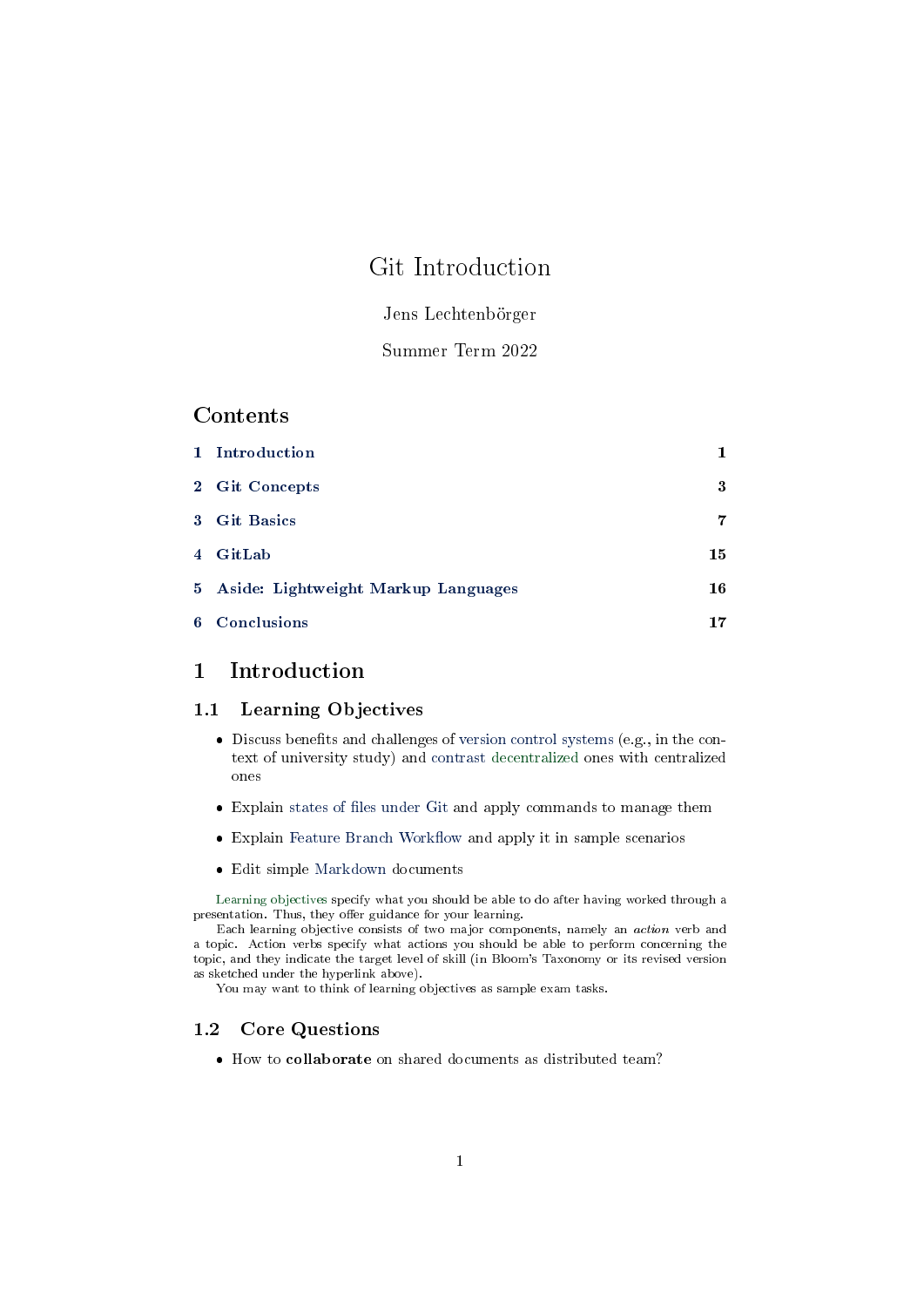| Commits in master touching lisp/gnus/mml-sec.el                                                 |                |  |
|-------------------------------------------------------------------------------------------------|----------------|--|
| f02ce3b * ; Add fixme comments re passworXGlenn Morris                                          | 2 weeks        |  |
| d3437ea * Replace some obsolete functions>Glenn Morris                                          | 3 weeks        |  |
| 5c7dd8a * Update copyright year to 2018<br>Paul Eggert                                          | 3 months       |  |
| bc511a6 * Prefer HTTPS to FTP and HTTP inPaul Eqgert                                            | 6 months       |  |
| $hcf$ 244 $e$ *<br>Merge from origin/emacs-25<br>Paul Eggert                                    | 1 year         |  |
|                                                                                                 |                |  |
| * Update copyright year to 2017Paul Eggert<br>5badc81                                           | 1 year         |  |
| Paul Eggert<br>37b9099 *                                                                        | 2 years        |  |
|                                                                                                 |                |  |
|                                                                                                 |                |  |
| 56df617   * Address compilation warnings >Glenn Morris                                          | 2 years        |  |
| $f3cdf9c * I$<br>Remove compat code from some Mars Ingebrigtsen                                 |                |  |
|                                                                                                 | 2 years        |  |
| Remove several gnus-util complars Ingebrigtsen<br>$9efc29a * I$                                 | 2 years        |  |
| f466bf3 *   Remove the gnus-union alias Lars Ingebrigtsen                                       | 2 years        |  |
| 46ef01f *   Fix encoding problem introduclars Ingebrigtsen                                      | 2 years        |  |
| Fix epg-related compilation vilars Ingebrigtsen<br>$93c3363 * 1$                                | 2 years        |  |
| Remove XEmacs compat function Lars Ingebrigtsen<br>37cf445 *                                    | 2 vears        |  |
|                                                                                                 |                |  |
| 22e239c * Compare recipient and keys case>David Edmondson                                       | 2 years        |  |
| e85e0d5 * Add some missing version tags. Glenn Morris                                           | 2 years        |  |
|                                                                                                 |                |  |
| 5213ded * Refactor mml-smime.el. mml1991. Jens Lechtenboerg 2 vears                             |                |  |
| U:%%-<br>$magit-log: emacs$ Top $(19,0)$ (Magit Log -1)                                         |                |  |
| Commit emacs-25.0.91~48 limited to file lisp/gnus/mml-sec.el                                    |                |  |
| Compare recipient and keys case-insensitively                                                   |                |  |
|                                                                                                 |                |  |
| * lisp/qnus/mml2015.el: (mml-secure-check-user-id): When comparing a                            |                |  |
| recipient address with that from a key, do so in a case insensitive                             |                |  |
| manner $(buq#22603)$ .                                                                          |                |  |
|                                                                                                 |                |  |
| 1 file changed, 4 insertions(+), 4 deletions(-)                                                 |                |  |
| $lisp/gnus/mml-sec.el$   8 ++++----                                                             |                |  |
|                                                                                                 |                |  |
| modified lisp/gnus/mml-sec.el                                                                   |                |  |
|                                                                                                 |                |  |
| @@ -655,10 +655,10 @@ mml-secure-check-user-id<br>(catch 'break                                 |                |  |
|                                                                                                 |                |  |
| (dolist (uid uids nil)                                                                          |                |  |
| (if (and (stringp (epg-user-id-string uid))                                                     |                |  |
| (equal (car (mail-header-parse-address                                                          |                |  |
| (epg-user-id-string uid)))                                                                      |                |  |
| (car (mail-header-parse-address                                                                 |                |  |
| recipient)))                                                                                    |                |  |
| (equal (downcase (car (mail-header-parse-address                                                |                |  |
| $(epa-user-id-string uid())$                                                                    |                |  |
| (downcase (car (mail-header-parse-address<br>$31\%$ $(21, 0)$<br>magit-revision: emacs<br>U:%%- | (Magit Rev -1) |  |

Figure 1: "Magit screenshot" under [CC0 1.0;](https://creativecommons.org/publicdomain/zero/1.0/) from [GitLab](https://gitlab.com/oer/figures/blob/master/screenshots/magit.png)

- Consider multiple people working on multiple files
	- \* Potentially in parallel on the same file
	- \* Think of group exercise sheet, project documentation, source code
- How to keep track of who changed what why?
- $\bullet$  How to support unified/integrated end result?

#### 1.3 Your Experiences?

- Briefly write down your own experiences.
	- Did you collaborate on documents
		- \* by sending them via e-mail,
		- \* by using shared (cloud) storage (e.g., Sciebo with OnlyOffice, Google),
		- \* by using collaborative editors (e.g., Sciebo with OnlyOffice, [Ether](https://pad.riseup.net/)[pad,](https://pad.riseup.net/) [HedgeDoc,](https://pad.uni-muenster.de/) Overleaf)
		- \* by using version control systems (e.g., Git, SVN),
		- \* by using other means?
	- Why did you choose what alternative? What challenges arose? Do you bother to read Terms of Service when you entrust "your" documents and thoughts (each individual keystroke, including "deleted" parts) to third parties (e.g., in the cloud)?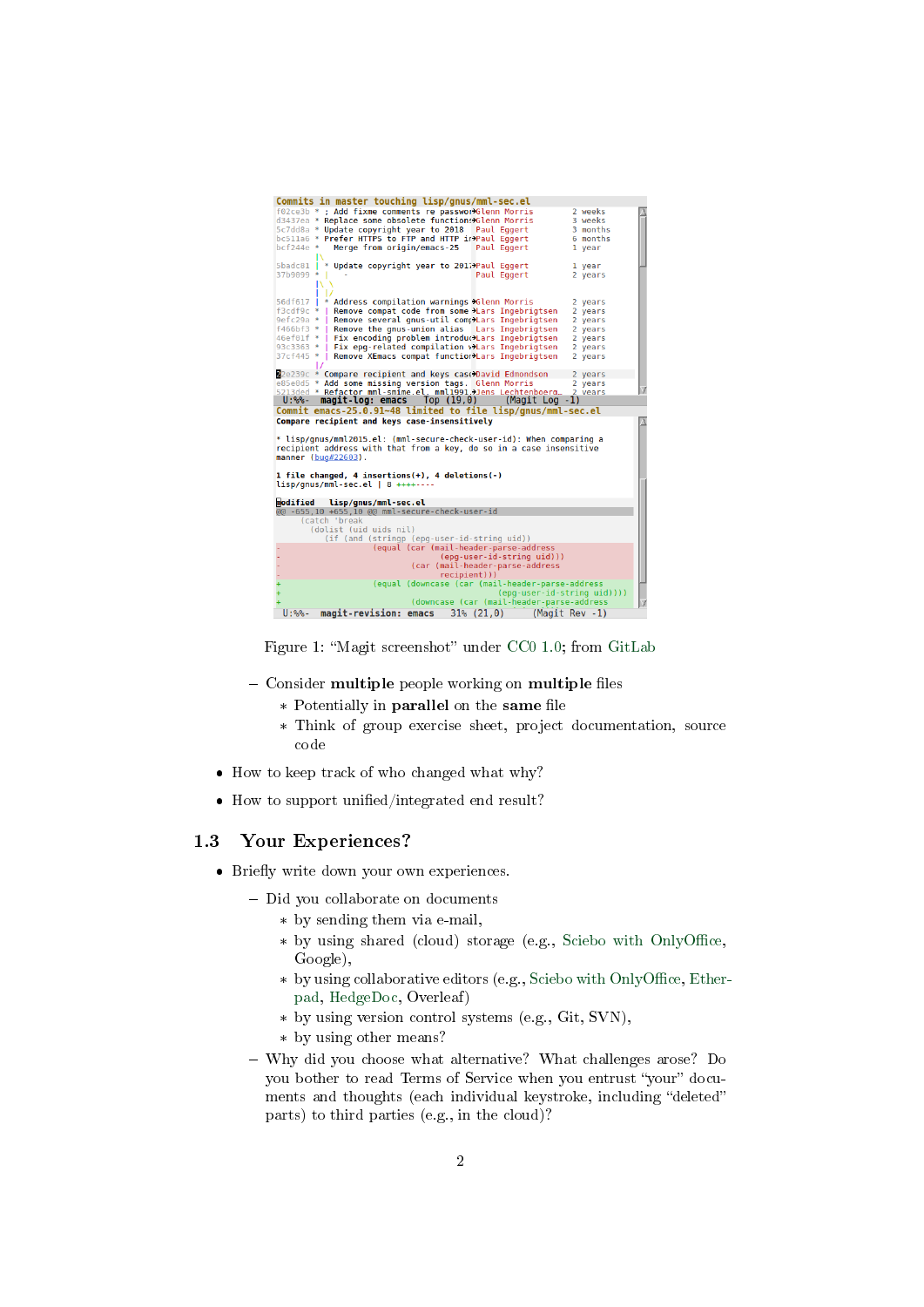### <span id="page-2-1"></span>1.4 Version Control Systems (VCSs)

- Synonyms: Version/source code/revision control system, source code management (VCS, SCM)
- Collaboration on repository of documents
	- Each document going through various versions/revisions
		- \* Each document improved by various authors
			- · April 2012, Linux kernel 3.2: [1,316 developers from 226 com](https://www.linux.com/training-tutorials/counting-contributions-who-wrote-linux-32/)[panies](https://www.linux.com/training-tutorials/counting-contributions-who-wrote-linux-32/)

#### 1.4.1 Major VCS features

- VCS keeps track of history
	- Who changed what why when?



Figure 2: "Meeting arrows" under [CC0 1.0;](https://creativecommons.org/publicdomain/zero/1.0/) rotated from [Pixabay](https://pixabay.com/en/arrows-center-inside-middle-2033963/)

- Restore/inspect old versions if necessary
- VCS supports merging of versions into unified/integrated version
	- $-$  Integrate intermediate versions of single file with changes by multiple authors
- Copying of files is obsolete with VCSs
	- $-$  Do not create copies of files with names such as Git-Intro-Final-1.1.txt or Git-Intro-Final-reviewed-Alice.txt
		- \* Instead, use VCS mechanism, e.g., use [tags](https://git-scm.com/book/en/v2/Git-Basics-Tagging) with Git

## <span id="page-2-0"></span>2 Git Concepts

### 2.1 Git: A Decentralized VCS

Various VCSs exist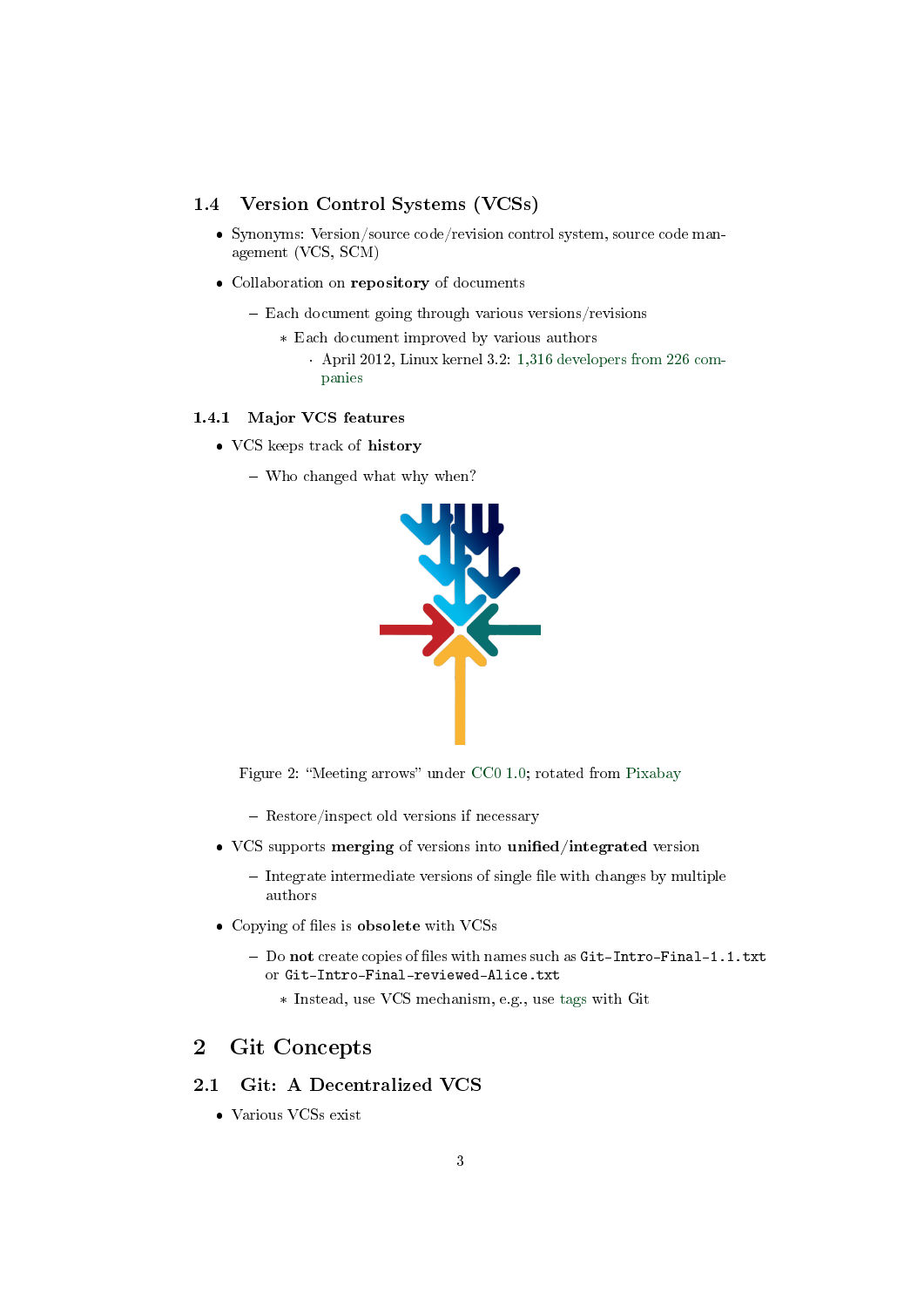- E.g.: Git, BitKeeper, SVN, CVS
	- \* (Color code: decentralized, centralized)
- Git created by Linus Torvalds for the development of the [kernel Linux](https://www.kernel.org/)
	- Reference: [Pro Git book](https://git-scm.com/book/en/v2)



Figure 3: "Git Logo" by [Jason Long](https://twitter.com/jasonlong) under [CC BY 3.0;](https://creativecommons.org/licenses/by/3.0/) from [git-scm.com](https://git-scm.com/images/logos/downloads/Git-Logo-2Color.png)

- $-$  Git as example of [decentralized](https://en.wikipedia.org/wiki/Decentralization) VCS
	- \* Every author has own copy of all documents and their history
	- \* Supports offline work without server connectivity

· Of course, collaboration requires network connectivity

\* Distributed trust/control/visibility/surveillance

## <span id="page-3-0"></span>2.2 Key Terms: Fork, Commit, Push, Pull

Fork/clone repository: Create copy of repository



Figure 4: "Folder" under [CC0 1.0;](https://creativecommons.org/publicdomain/zero/1.0/) derived from [Pixabay](https://pixabay.com/en/folder-files-paper-office-document-303891/)

- Clone: Create copy of remote repository on your machine
- Fork: Create copy within online Git platform; then clone that
- Commit (aka check-in)



Figure 5: "Folder" under [CC0 1.0;](https://creativecommons.org/publicdomain/zero/1.0/) derived from [Pixabay](https://pixabay.com/en/folder-files-paper-office-document-303891/)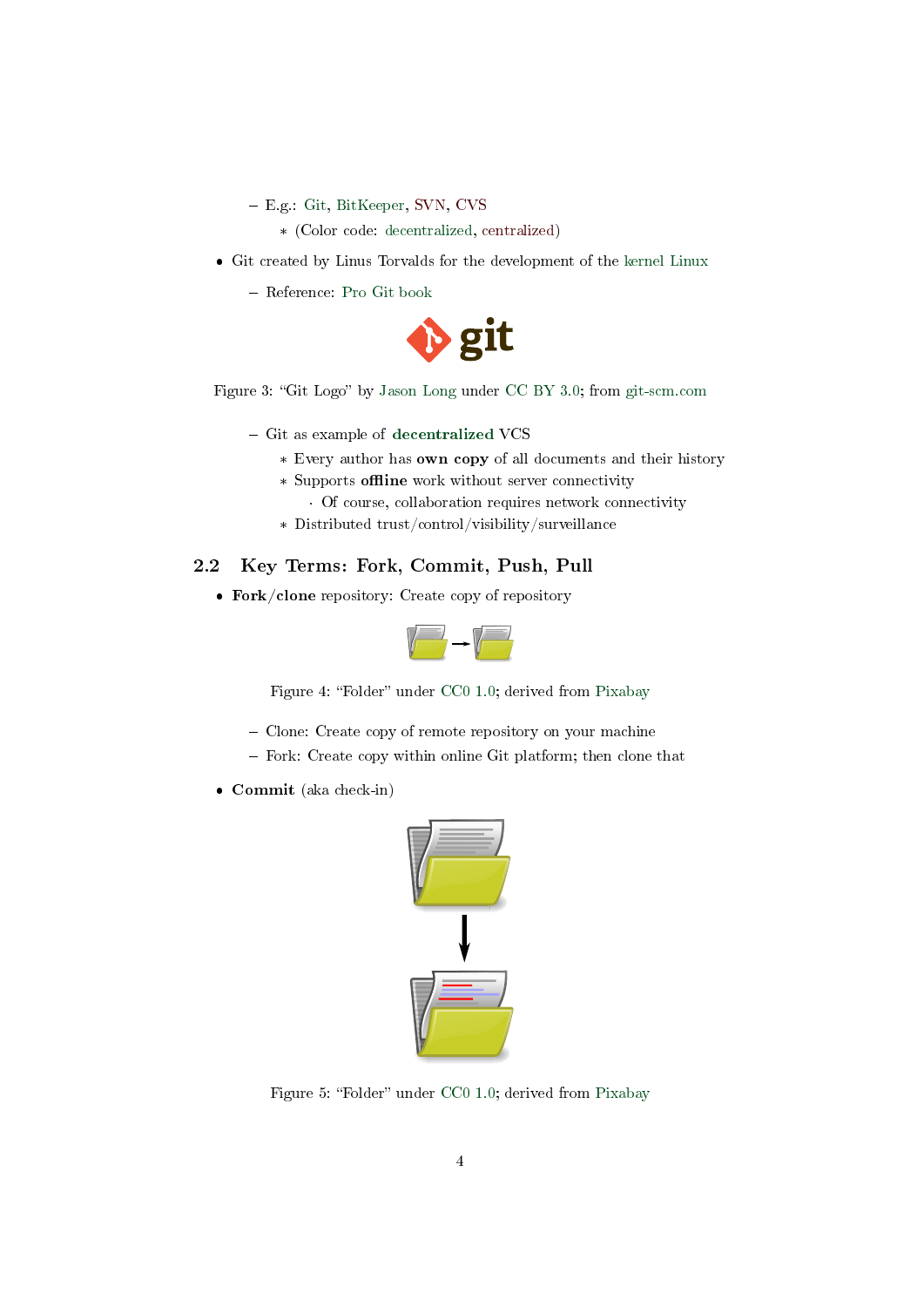- Make (some or all) changes permanent; announce them to version control system
- **Push**: Publish (some or all) commits to remote repository
	- \* Requires authorization
- Fetch (pull): Retrieve commits from remote repository (also merge them)

Some Git repositories are public, which means that everyone is allowed to read and copy their contents. For example, this is the case for free software projects and open educational resources. Obviously, owners of projects want to keep control over their repositories, so they do  $not$  allow random people to  $change$  files.

The Git command line operation to copy a repository to your local machine is called git clone. This operation downloads all files and the history of some project, e.g.: git clone https://gitlab.com/oer/cs/programming.git

As you own the cloned repository on your local machine, you can change everything to your liking. With git commit, you record changes as permanent, to be remembered by the version control system. E.g., [this commit](https://gitlab.com/oer/cs/programming/-/commit/791ef5c4e32ba1283d5c4739bf20c2d94a3e1110) shows a simple improvement of wording while [that](https://gitlab.com/oer/cs/programming/-/commit/6df5fc807b0f9bacb0f9aa44674f65556c3e7fbb) [one](https://gitlab.com/oer/cs/programming/-/commit/6df5fc807b0f9bacb0f9aa44674f65556c3e7fbb) introduces larger changes of slides.

To publish local commits to a repository, use git push. However, if you just cloned someone else's source project, you will not be allowed to integrate your commits into the source project. Thus, git push would fail. In contrast, you can push to your own repositories (and those where you were granted appropriate permissions).

On Web based Git platforms such as GitLab, you can create your own fresh projects, to which you are allowed to push commits.

To contribute to someone else's project, such platforms provide a so-called fork operation, creating a full copy of the source, which is also called upstream. You can clone your fork to your own machine and apply commits. This time, however, you own the repository from which you cloned and you are allowed to push commits to that repository.

Also, as we will see later on, such platforms provide so-called merge requests (or pull requests), with which you can propose commits on your forked project to be integrated into the upstream project.

Also, if you clone some repository you receive all commits up to that point in time. Over time, more commits may be applied to the repository, and Git offers fetch and pull operations to retrieve those.

### <span id="page-4-0"></span>2.3 Key Terms: Branch, Merge

#### Branches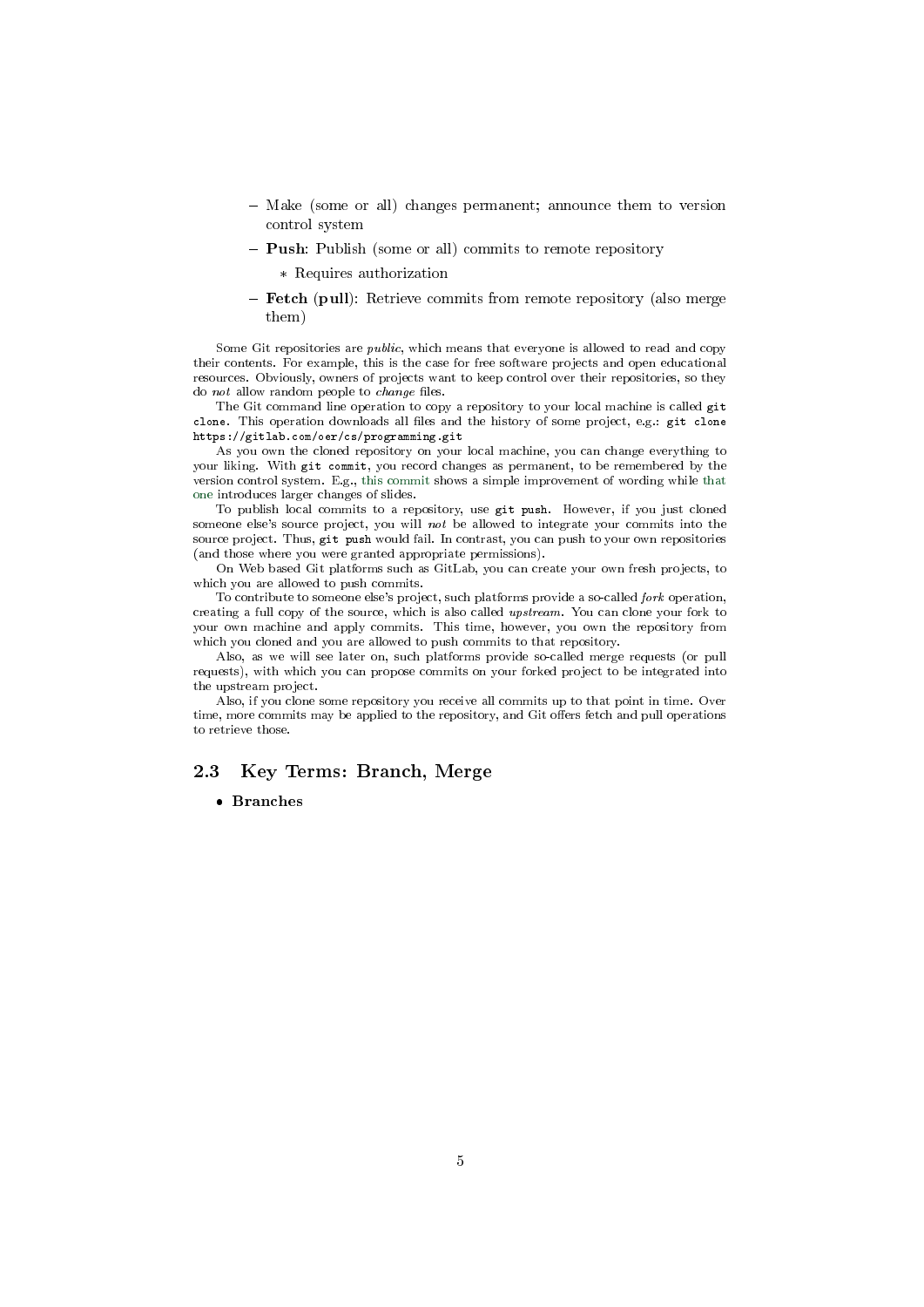

Figure 6: "Git Branches" by [Atlassian](https://www.atlassian.com/git/tutorials/comparing-workflows/gitflow-workflow) under [CC BY 2.5 Australia;](https://creativecommons.org/licenses/by/2.5/au/) dimension attributes added, from [Atlassian](https://www.atlassian.com/git/tutorials/comparing-workflows/gitflow-workflow)

- Alternative versions of documents, on which to commit
	- \* Without being disturbed by changes of others
	- \* Without disturbing others
		- · You can share your branches if you like, though
- Merge
	- Combine changes of one branch into another branch
		- \* May or may not need to resolve conflicts
- (Don't worry if this seems abstract, we'll try this out.)

With VCSs, different independent developments can happen at the same time in a single project. For example, while one team member adds some feature to the UI, a second one might fix a bug, and a third one might improve the backend. To isolate those changes from each other, they can take place in so-called *branches*, where the default branch is called master (or main) and represents a stable version. Later on, the commits of other, "finished" branches can be merged into the master branch.

Note that here we see four branches, the master branch in blue, one for ongoing development in purple and two feature branches in green. The feature branches were created from different states of the development branch: the first one, let's call it f1, contains the changes of one purple commit; the second one, say  $f2$ , contains two purple commits. Note that  $f2$  introduces two commits while the purple branch independently advances with another commit, before f2 is merged into the purple branch with a so-called merge commit. At this point in time, the changes of all commits of f2 are integrated into the purple branch, and f2 itself is no longer particularly interesting.

For some point in the future, we should expect f1 to be merged into the purple branch and the purple branch to be merged into master.

#### 2.4 Git explained by Linus Torvalds

- [Video at archive.org](https://archive.org/details/LinusTorvaldsOnGittechTalk) (Tech Talk, 2007, by Google Talks under [CC BY-](https://creativecommons.org/licenses/by-nc-sa/3.0/)[NC-SA 3.0\)](https://creativecommons.org/licenses/by-nc-sa/3.0/)
	- Total length of 84 minutes, suggested viewing: 7:40 to 29:00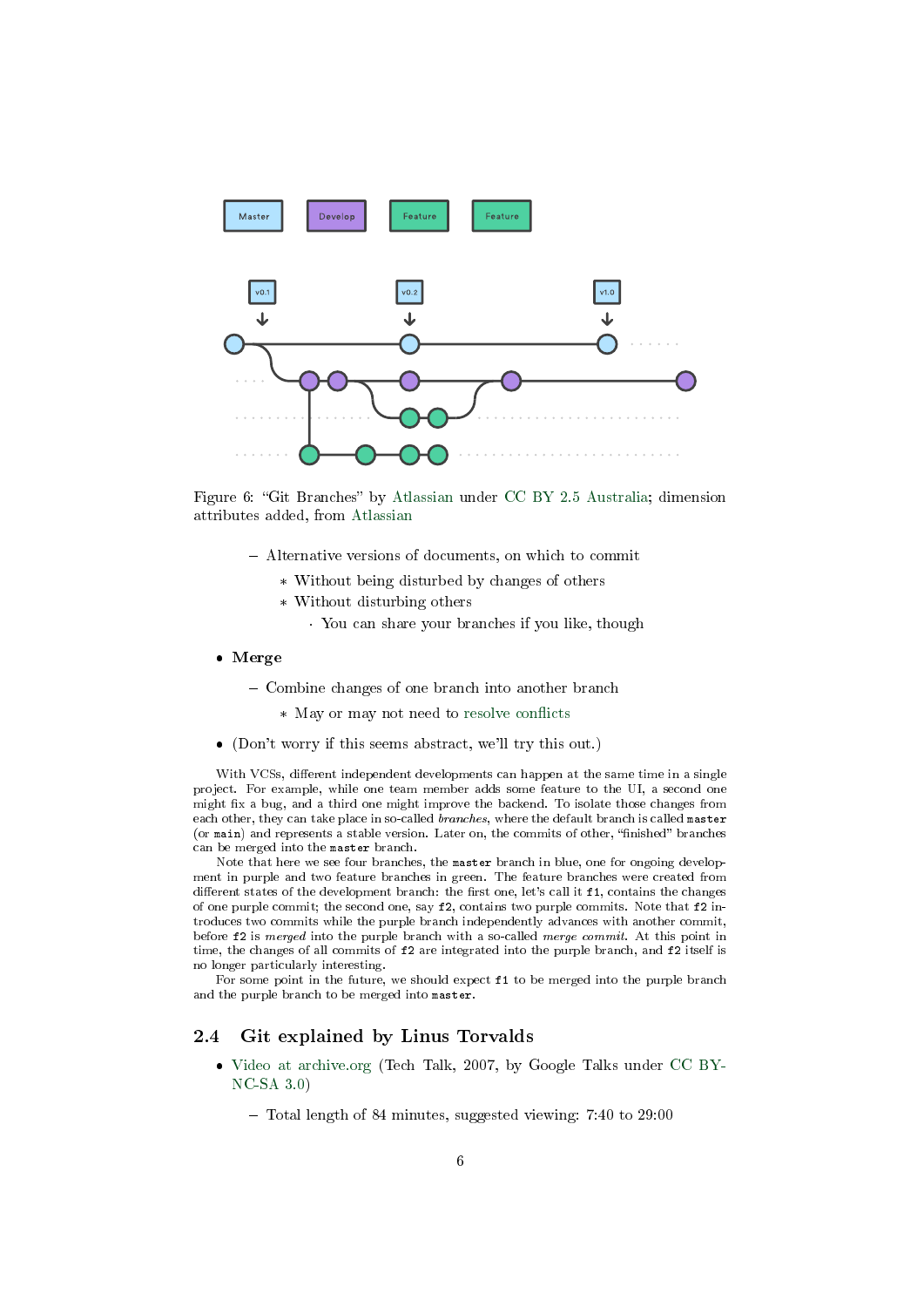#### <span id="page-6-1"></span>2.4.1 Review Questions

Prepare answers to the following questions

- What is the role of a VCS (or SCM, in Torvalds' terminology)?
- $\bullet$  What differences exist between decentralized and centralized VCSs?
	- By the way, Torvalds distinguishes centralized from distributed SCMs. I prefer "decentralized" over "distributed". You?

## <span id="page-6-0"></span>3 Git Basics

## 3.1 In-Browser Tutorial

- Some students recommended this tutorial to try out Git commands in browser: <https://learngitbranching.js.org/>
	- Several levels of the tutorial cover Git commands that appear on [later](#page-7-0) [slides](#page-7-0)
		- \* Tab "Main", Level "1: Introduction to Git Commits" introduces commit, branch, merge, rebase
		- \* Tab "Remote", Level "1: Clone Intro" introduces clone, fetch, pull, push

#### 3.2 Getting Started

- [Quickstart for Git installation and setup for GitLab](#page-0-1)
	- (Actually, you can only follow sections 4 and 5 after Git accounts have been set up)
	- $-$  At least, [install Git](https://git-scm.com/book/en/v2/Getting-Started-Installing-Git) and perform fi[rst-time setup](https://git-scm.com/book/en/v2/Getting-Started-First-Time-Git-Setup)
- You may use Git without a server
	- Run git init in any directory
		- \* Keep track of your own files
	- By default, you work on a branch called main or master
		- \* That branch is not more special than any other branch you may create
		- \* (The term "master" is offensive; migration to "main" is under way in lots of places)

#### 3.3 Accessing Remote Repositories

- Download files from public repository: clone
	- git clone https://gitlab.com/oer/cs/programming.git
		- \* Change into that directory: cd programming
			- · Try out Git commands (but not git push, which you are not allowed here)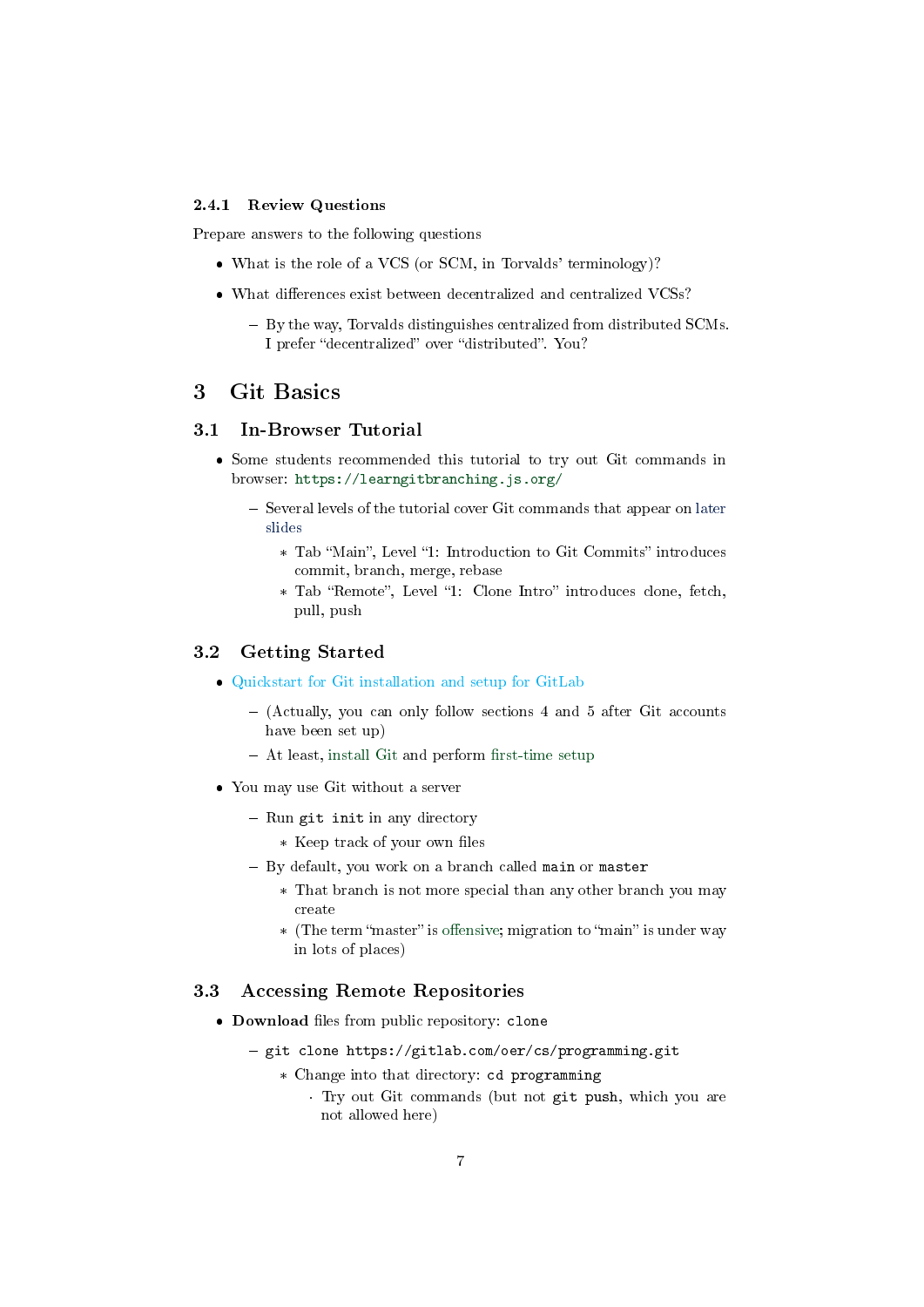\* Later on, git pull merges changes to bring your copy up to date

Contribute to remote repository

- Push commits as explained [earlier](#page-3-0) and revisited [later on](#page-10-1)

#### 3.3.1 A quick check

### <span id="page-7-0"></span>3.4 First Steps with Git

- Prerequisites
	- You [installed Git](https://git-scm.com/book/en/v2/Getting-Started-Installing-Git)
	- You performed the [First-time Git setup](https://git-scm.com/book/en/v2/Getting-Started-First-Time-Git-Setup)
- Part 0
	- Create repository or clone one
		- \* git clone https://gitlab.com/oer/cs/programming.git
		- \* Creates directory programming
			- · Change into that directory
			- · Note presence of "real" contents and of sub-directory .git (with Git meta-data)

#### 3.4.1 Part 1: Inspecting Status

- Execute git status
	- Output includes current branch and potential changes
- Open some file in text editor and improve it
	- E.g., add something to Git-Introduction.org
- $\bullet$  Create a new file, say, test.txt
- Execute git status again
	- Output indicates
		- \* Git-Introduction.org as not staged and modified
		- \* test.txt as untracked
		- \* Also, follow-up commands are suggested
			- · git add to stage for commit
			- · git checkout to discard changes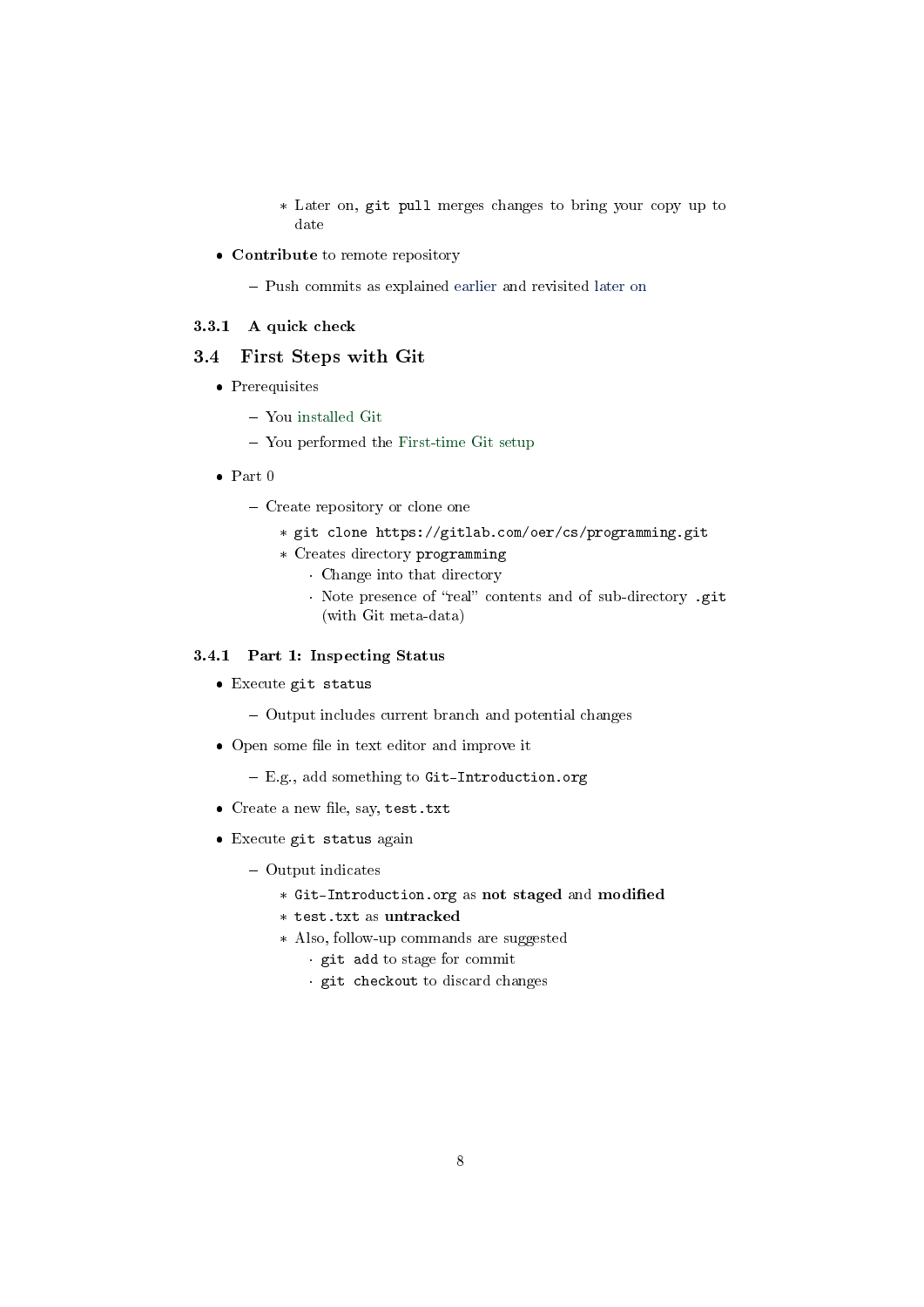#### 3.4.2 Part 2: Staging Changes

- Changes need to be staged before commit
	- $-$  git add is used for that purpose
	- Execute git add Git-Introduction.org
	- $-$  Execute git status
		- \* Output indicates Git-Introduction.org as to be committed and modified
- Modify Git-Introduction.org more
- Execute git status
	- Output indicates Git-Introduction.org as
		- \* To be committed and modified
			- · Those are your changes added in Part 1
		- \* As well as not staged and modified
			- · Those are your changes of Part 2

### 3.4.3 Part 3: Viewing Differences

- Execute git diff
	- Output shows changes that are not yet staged
		- \* Your changes of Part 2
- Execute git diff --cached
	- Output shows difference between staged changes and last committed version
- Execute git add Git-Introduction.org
- Execute both diff variants again
	- Lots of other variants exits
		- \* Execute git help diff
		- \* Similarly, help for other git commands is available

#### 3.4.4 Part 4: Committing Changes

- Commit (to be committed) changes
	- Execute git commit -m "<what was improved>"
		- \* Where <what was improved> should be meaningful text
		- \* [50 characters or less](https://chris.beams.io/posts/git-commit/)
- Execute git status
	- Output no longer mentions Git-Introduction.org
		- \* Up to date from Git's perspective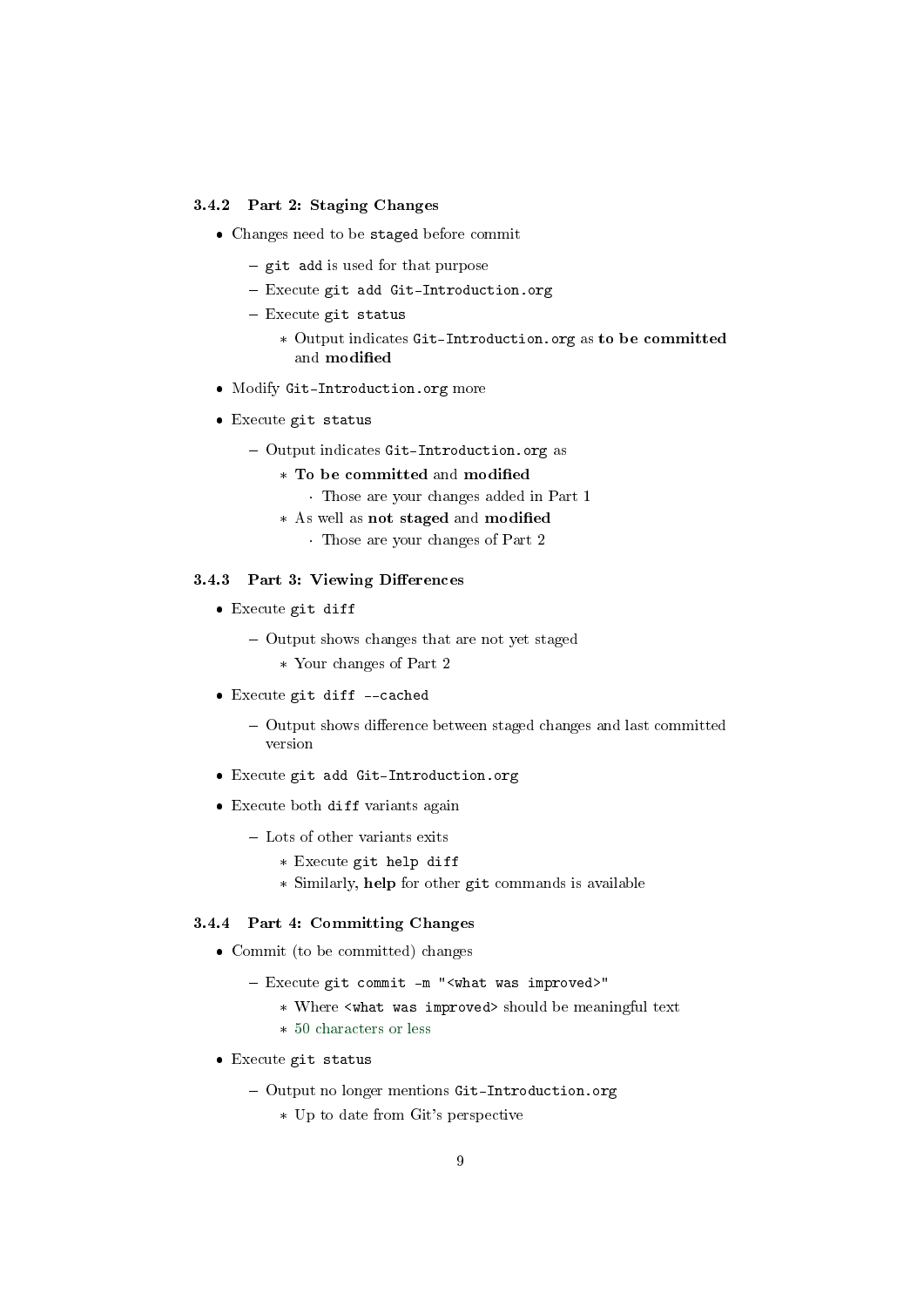- Output indicates that your branch advanced; git push suggested for follow-up
- Execute git log (press h for help, q to quit)
	- Output indicates commit history
	- Note your commit at top

#### 3.4.5 Part 5: Undoing Changes

- Undo premature commit that only exists locally
	- $-$  Execute git reset HEAD<sup> $\sim$ </sup>
		- \* (Don't do this for commits that exist in remote places)
	- $-$  Execute git status and git log
		- \* Note that state before commit is restored
		- \* May apply more changes, commit later
- Undo git add with git reset
	- Execute git add Git-Introduction.org
	- Execute git reset Git-Introduction.org
- Restore committed version
	- Execute git checkout -- <file>
	- Warning: Local changes are lost

#### 3.4.6 Part 6: Stashing Changes

- Save intermediate changes without commit
	- $-$  Execute git stash
		- \* If you performed git checkout ... on previous slide, change some file first
	- $-$  Execute git status and find yourself on previous commit
- Apply saved changes
	- $-$  Possibly on different branch or after git pull
	- Execute git stash apply
		- \* May lead to conflicts, to be resolved manually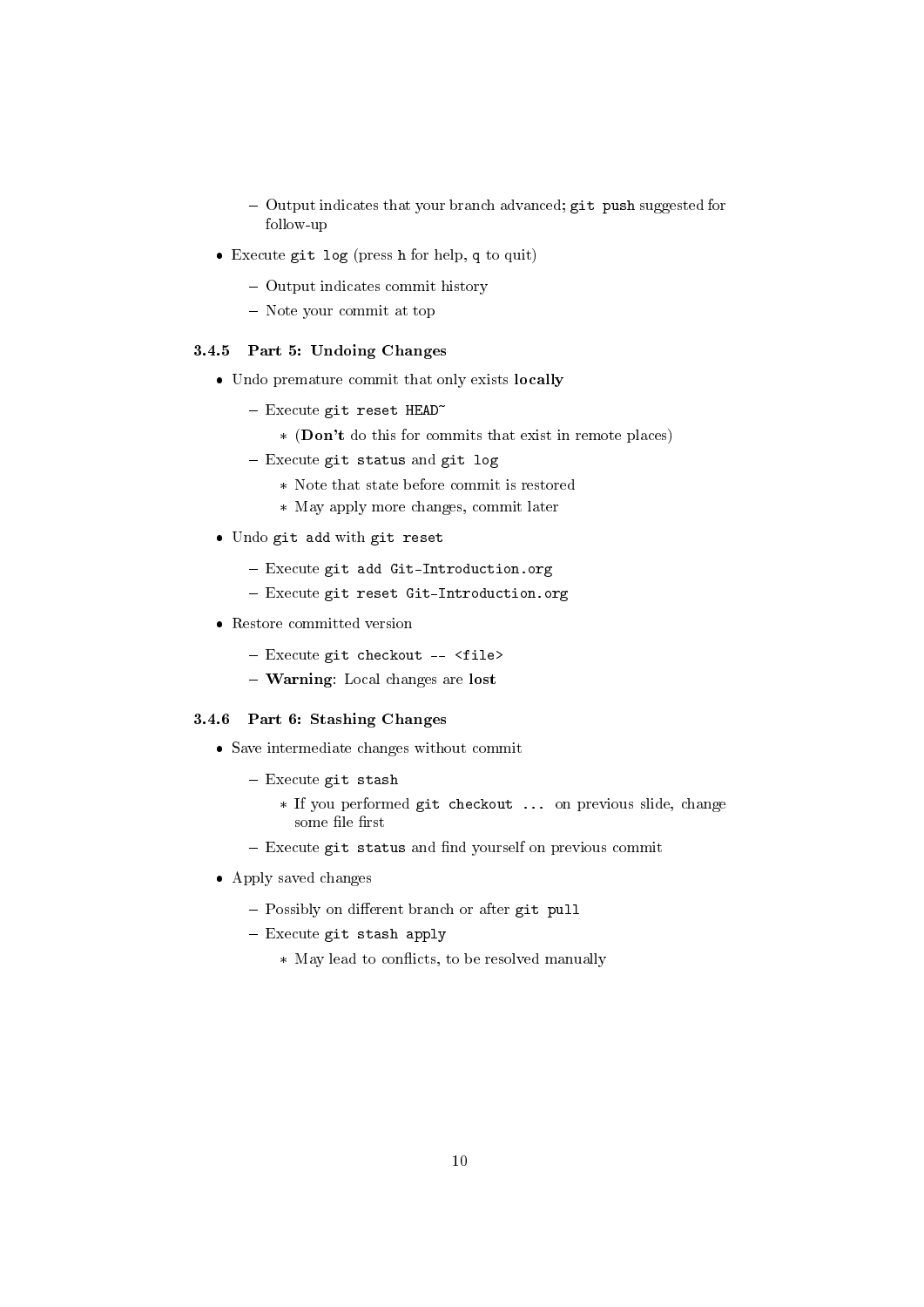#### 3.4.7 Part 7: Branching

- Work on different branch
	- $-$  E.g., introduce new feature, fix bug, solve task
	- Execute git checkout -b testbranch
		- \* Option -b: Create new branch and switch to it · (Leave out for switch to existing branch)
	- $-$  Execute git status and find yourself on new branch
		- \* With uncommitted modifications from main (or master)
			- \* Change more, commit on branch
			- \* Later on, [merge or rebase](#page-12-0) with main
	- $-$  Execute git checkout main and git checkout testbranch to switch branches
		- \* (Newer versions of git know [git switch](https://git-scm.com/docs/git-switch) for the same purpose)

#### <span id="page-10-1"></span>3.4.8 Remotes (1)

- Show remote repositories, whose changes you track:
	- git remote -v
		- \* By default, remote after git clone is called origin
		- \* No remote exists after git init
		- \* For a forked project, one usually adds an [upstream](https://www.atlassian.com/git/tutorials/git-forks-and-upstreams) remote (see next two slides)
- Contribute to project, two variants
	- 1. Operation push (requires permission)
		- You can push to your own projects
		- E.g., push new branch to remote origin:
			- \* git push -u origin testbranch
	- 2. Use merge/pull requests for other projects (next slide)

#### <span id="page-10-0"></span>3.4.9 Remotes (2)

- Contribute to some project, the upstream [\(section in Pro Git\)](https://git-scm.com/book/en/v2/GitHub-Contributing-to-a-Project)
	- Projects follow different workflows; read project's contribution instructions first
	- $-$  E.g., Feature Branch Workflow
		- \* Fork upstream project (in GUI)
		- · Which creates your own project with full permissions
		- \* Clone it
		- \* Create separate branch for each independent contribution
			- E.g., bug fix, new feature, improved documentation
			- · Commit, push branch (to fork)
		- \* In GUI, open merge request (GitLab) or pull request (GitHub) for branch
			- · If accepted, its changes are merged into upstream project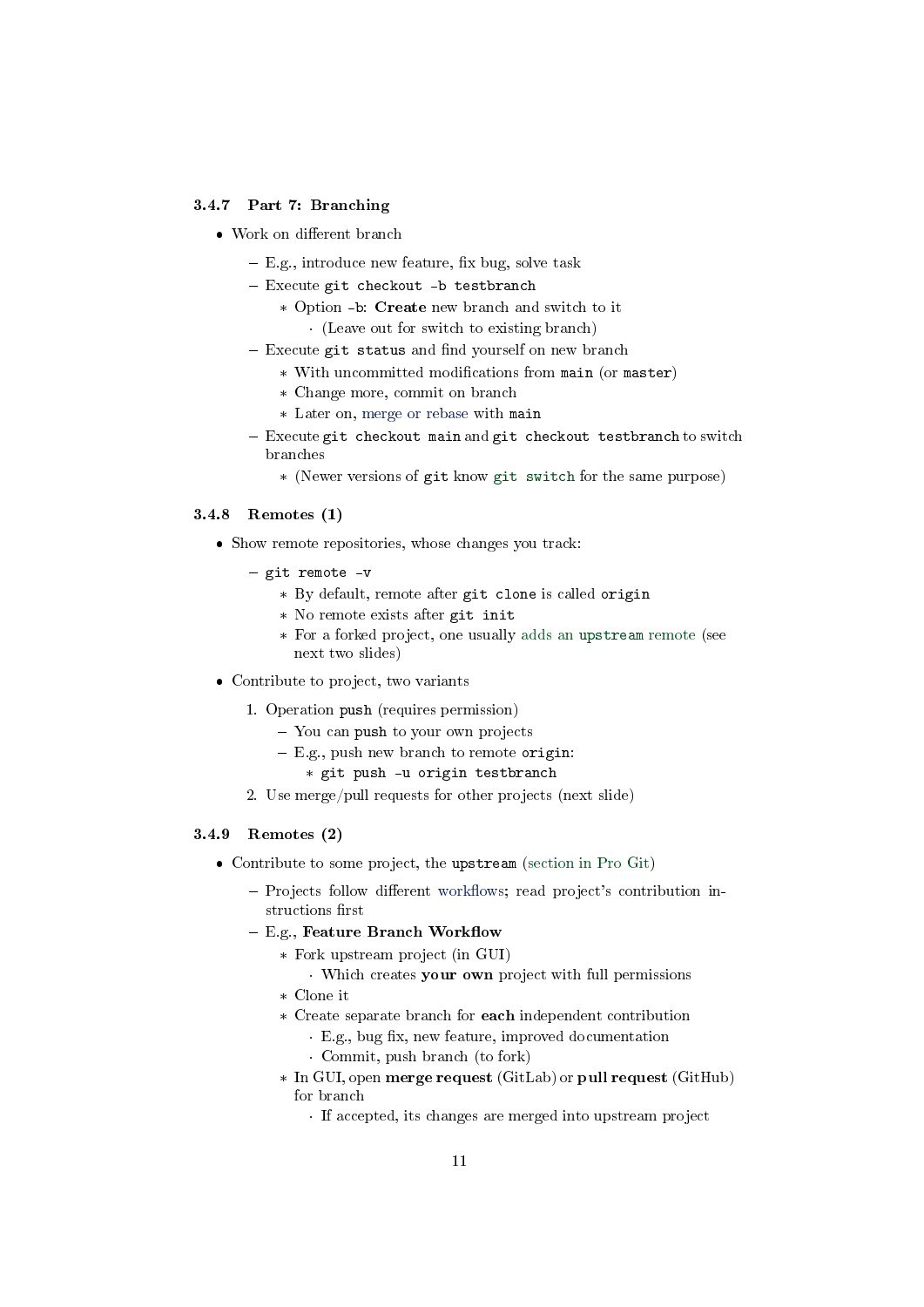#### 3.4.10 Remotes (3)

- When merge request was accepted upstream, maybe update your fork to mirror upstream's state
	- $-$  Goal: Update your master branch based on upstream's master branch
	- Approach
		- \* Set up source project as remote upstream:
			- · git remote add upstream <HTTPS-URL of source project>
		- \* Fetch upstream: git fetch upstream
		- \* Integrate upstream/master into your master, maybe with [re](#page-12-0)[base:](#page-12-0)
			- · git checkout master
			- · git rebase upstream/master
		- \* Push updated master to your fork: git push

A point that might be confusing at first is the following one: We talk about  $different$ master (and other) branches. When you fork a project, the source project and your fork both contain a master branch, and while those branches contain the same commits initially, they may diverge over time: You may apply commits to your master, while the source project also evolves. Thus, those two branches are really different things. As you see on the previous and this slide, we can use names such as origin and upstream to name different remote repositories, which allows us to distinguish different versions of branches such as origin/master from upstream/master.

In addition, when you clone a repository, you create a master branch on your local machine, which again is different from the one in the remote repository. You may change that local master branch, while others might change master in the remote repository. Thus, those two branches are different things, and we use push and fetch or pull to synchronize them.

It is important to note that commits on a single branch are ordered linearly. Thus, suppose that you clone a remote repository, where the latest commit on master is C0. You then add commit C1 to your local master branch (after C0), and someone else concurrently adds C2 to the remote master (after C0). In this situation, attempts to push the local master branch would fail (because the two commits C1 and C2 both have the same parent commit C0 and are not ordered with respect to each other). In this situation, one needs to merge or to rebase to integrate both master branches (which you will explore in the exercises).

Workflows based on branches (as mentioned on the [previous slide\)](#page-10-0) help to gain control over such situations.

#### <span id="page-11-0"></span>3.4.11 Review Questions

- As part of [First Steps with Git,](#page-7-0) git status inspects repository, in particular file states
	- $-$  Recall that files may be untracked, if they are located inside a Git repository but not managed by Git
	- $-$  Other files may be called tracked
- Prepare answers to the following questions
	- Among the tracked files, which states can you identify from the demo? Which commands are presented to perform what state transitions?
	- $-$  Optional: Draw a diagram to visualize your findings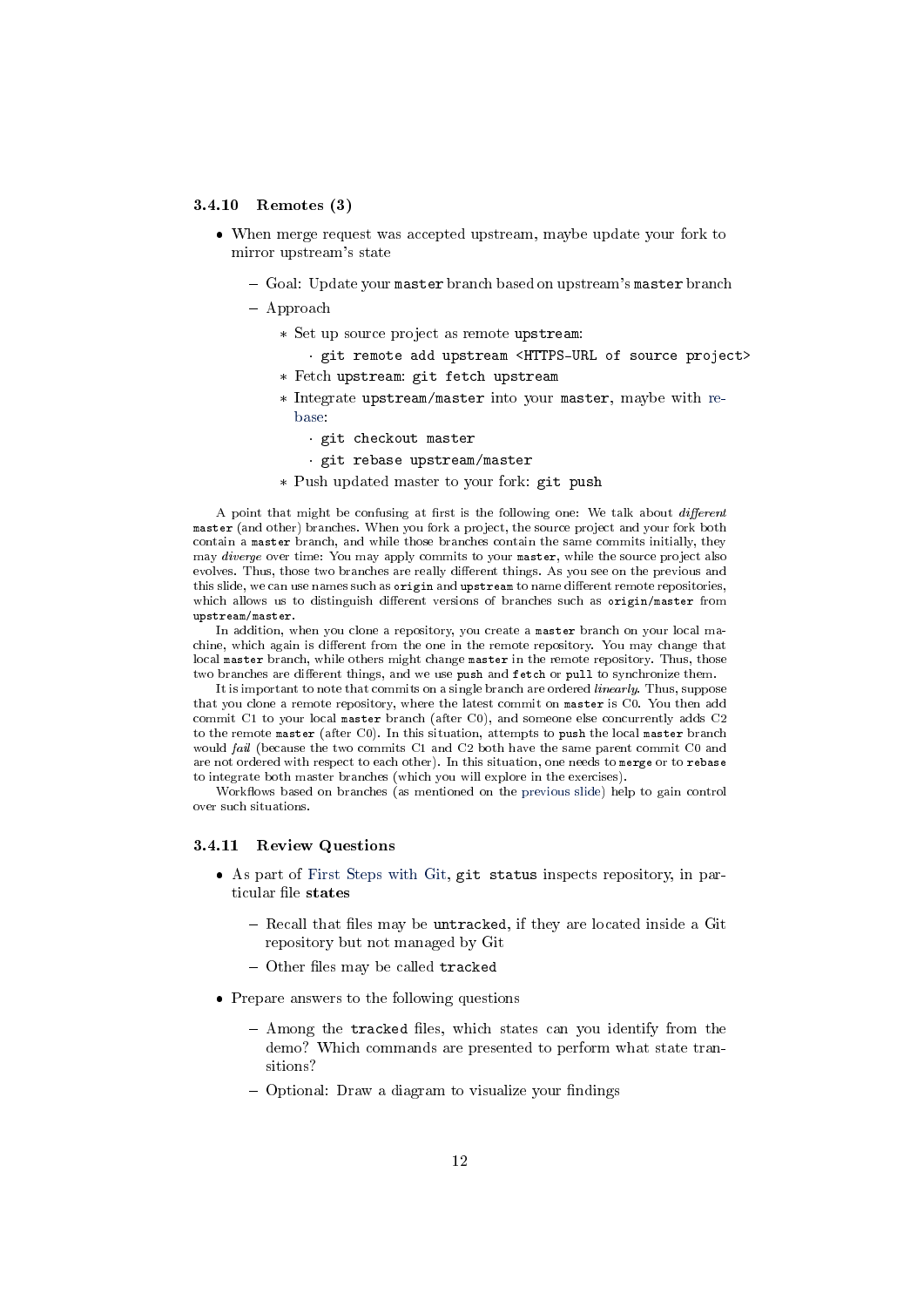### <span id="page-12-0"></span>3.5 Merge vs Rebase

- Commands merge and rebase both unify two [branches](#page-4-0)
- Illustrated subsequently
	- $-$  Same unified file contents in the end, but different views of history

#### 3.5.1 Merge vs Rebase (1)

 Suppose you created branch for new feature and committed on that branch; in the meantime, somebody else committed to master



Figure 7: "A forked commit history" by [Atlassian](https://www.atlassian.com/git/tutorials/merging-vs-rebasing) under [CC BY 2.5 Australia;](https://creativecommons.org/licenses/by/2.5/au/) from [Atlassian](https://www.atlassian.com/git/tutorials/merging-vs-rebasing)

#### 3.5.2 Merge vs Rebase (2)

- Merge creates new commit to combine both branches
	- Including all commits
	- $-$  Keeping parallel history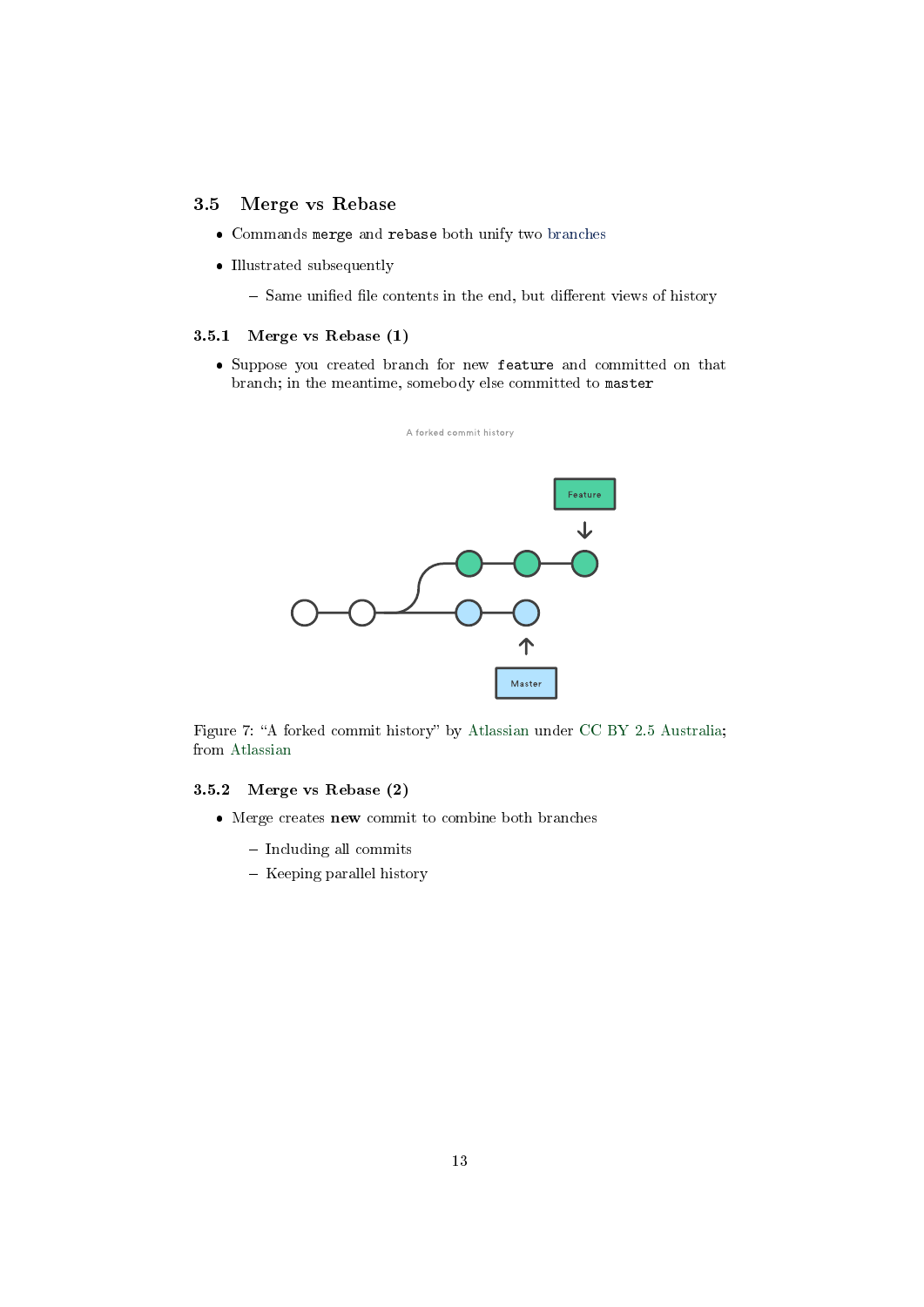Merging master into the feature branch



Figure 8: "Merging" by [Atlassian](https://www.atlassian.com/git/tutorials/merging-vs-rebasing) under [CC BY 2.5 Australia;](https://creativecommons.org/licenses/by/2.5/au/) from Atlassian

### 3.5.3 Merge vs Rebase (3)

- Rebase rewrites feature branch on master
	- Applies local commits of feature on master
	- Cleaner end result, but branch's history lost/changed
		- \* Only do this for local commits (i.e., before you pushed feature) · Rebase changes history, so use merge for remote branches

Rebasing the feature branch onto master



Figure 9: "Rebasing" by [Atlassian](https://www.atlassian.com/git/tutorials/merging-vs-rebasing) under [CC BY 2.5 Australia;](https://creativecommons.org/licenses/by/2.5/au/) from Atlassian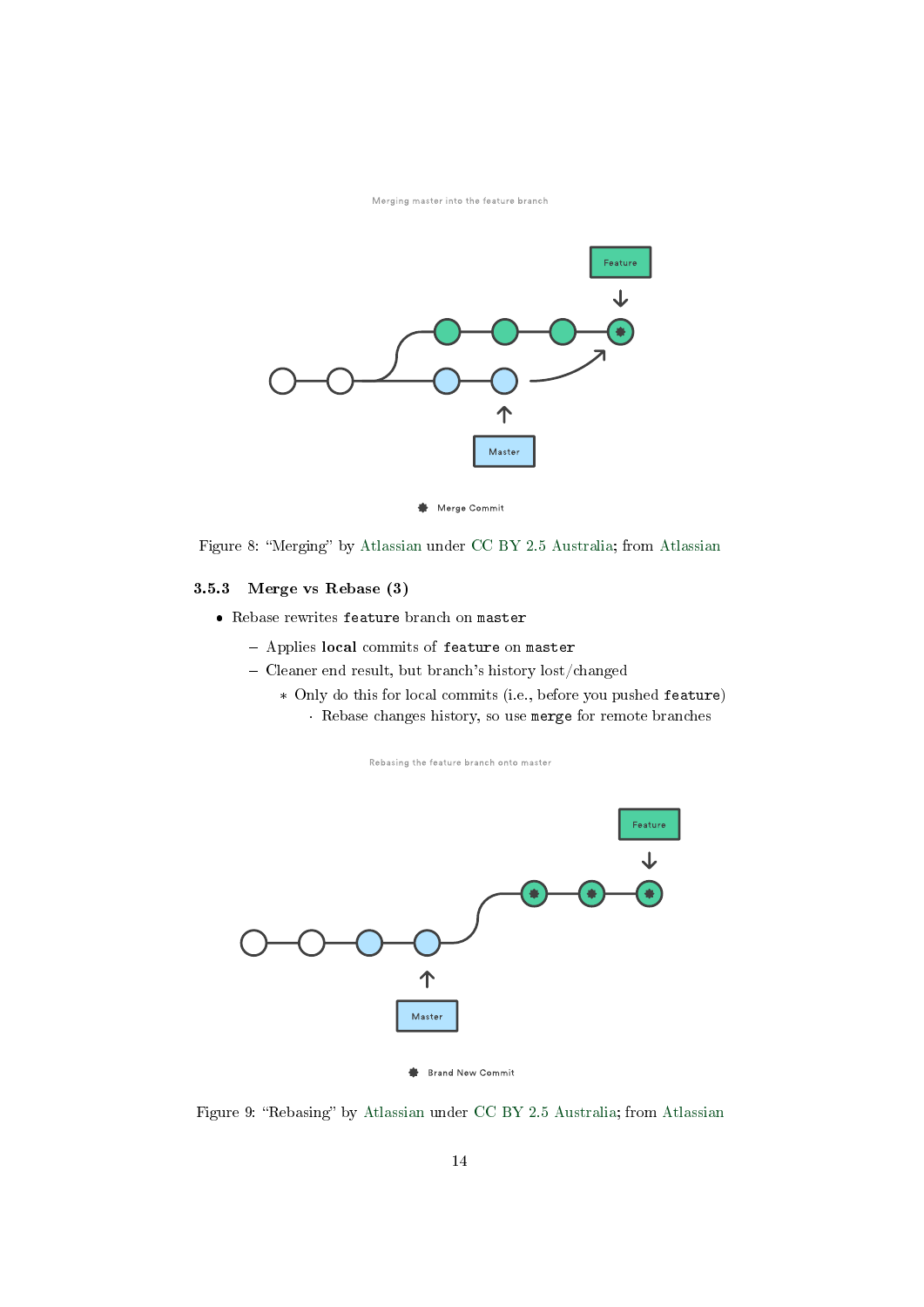### <span id="page-14-1"></span>3.6 Git Workflows

- $\bullet$  For collaboration, team needs to agree on Git workflow
	- [Several alternatives](https://www.atlassian.com/git/tutorials/comparing-workflows) exist
- $\bullet$  Feature Branch Workflow may be your starting point
	- [Sketched previously](#page-10-0)

#### 3.6.1 Sample Commands

```
git clone <project-URI>
# Then, later on retrieve latest changes:
git fetch origin
# See what to do, maybe pull when suggested in status output:
git status
git pull
# Create new branch for your work and switch to it:
git checkout -b nameForBranch
# Modify/add files, commit (potentially often):
git add newFile
git commit -m "Describe change"
# Push branch:
git push -u origin nameForBranch
# Ultimately, merge or rebase branch nameForBranch into branch master
git checkout master
git merge nameForBranch
# If conflict, resolve as instructed by git, commit. Finally push:
git push
```
## <span id="page-14-0"></span>4 GitLab

### 4.1 GitLab Overview

- Web platform for Git repositories
	- <https://about.gitlab.com/>
	- Free software, which you could run on your own server
- Manage Git repositories
	- Web GUI for forks, commits, pull requests, issues, and much more
	- Notifications for lots of events
		- \* Not enabled by default
	- So-called Continuous Integration (CI) runners to be executed upon commit
		- \* Based on Docker images
		- \* Build and test your project (build executables, test them, deploy them, generate documentation, presentations, etc.)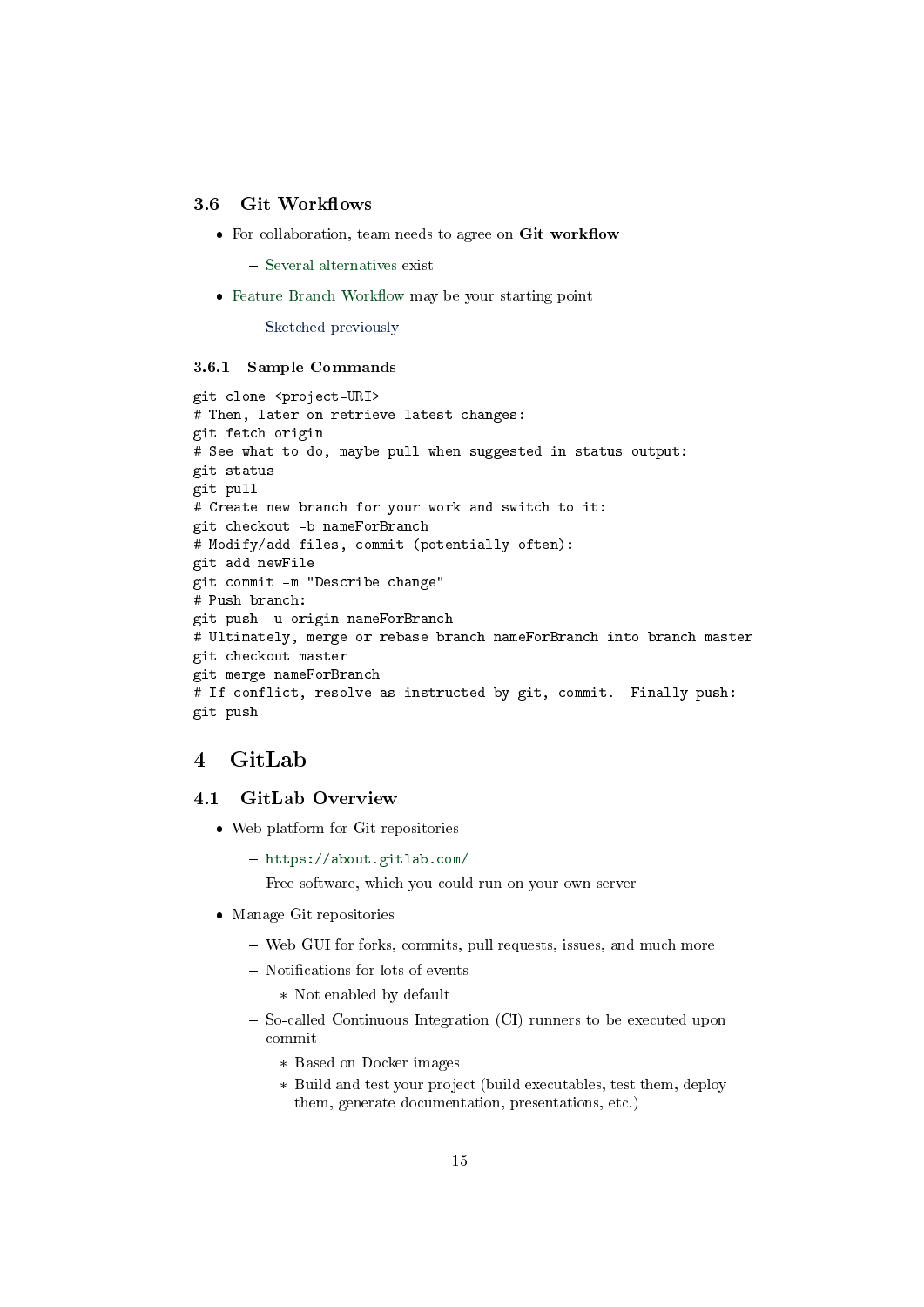### 4.2 GitLab in Action

[Exercise \(during session\)](./texts/Git-Workflow-Instructions.html)

## <span id="page-15-0"></span>5 Aside: Lightweight Markup Languages

### 5.1 Lightweight Markup

- Markup: "Tags" for annotation in text, e.g., indicate sections and headings, emphasis, quotations, . . .
- [Lightweight markup](https://en.wikipedia.org/wiki/Lightweight_markup_language)
	- ASCII-only punctuation marks for "tags"
	- Human readable, simple syntax, standard text editor sufficient to read/write
	- Tool support
		- \* Comparison and merge, e.g., [three-way merge](https://en.wikipedia.org/wiki/Merge_(version_control)#Three-way_merge)
		- \* Conversion to target language (e.g. (X)HTML, PDF, EPUB, ODF)
			- · Wikis, blogs
			- · [pandoc](https://pandoc.org/) can convert between lots of languages

## <span id="page-15-1"></span>5.2 Markdown

- [Markdown:](https://en.wikipedia.org/wiki/Markdown) A lightweight markup language
- $\bullet$  Every Git repository should include a README file
	- What is the project about?
	- Typically, README.md in Markdown syntax
- Learning Markdown
	- [In-browser tutorial](https://www.markdowntutorial.com) (source code under [MIT License\)](https://github.com/gjtorikian/markdowntutorial.com/blob/master/LICENSE.txt)
	- [Cheatsheet](https://github.com/adam-p/markdown-here/wiki/Markdown-Cheatsheet) (under CC BY 3.0)

### 5.3 Org Mode

- [Org mode:](https://orgmode.org/) Another lightweight markup language
	- My favorite one
- $\bullet$  For details see source file for this presentation as example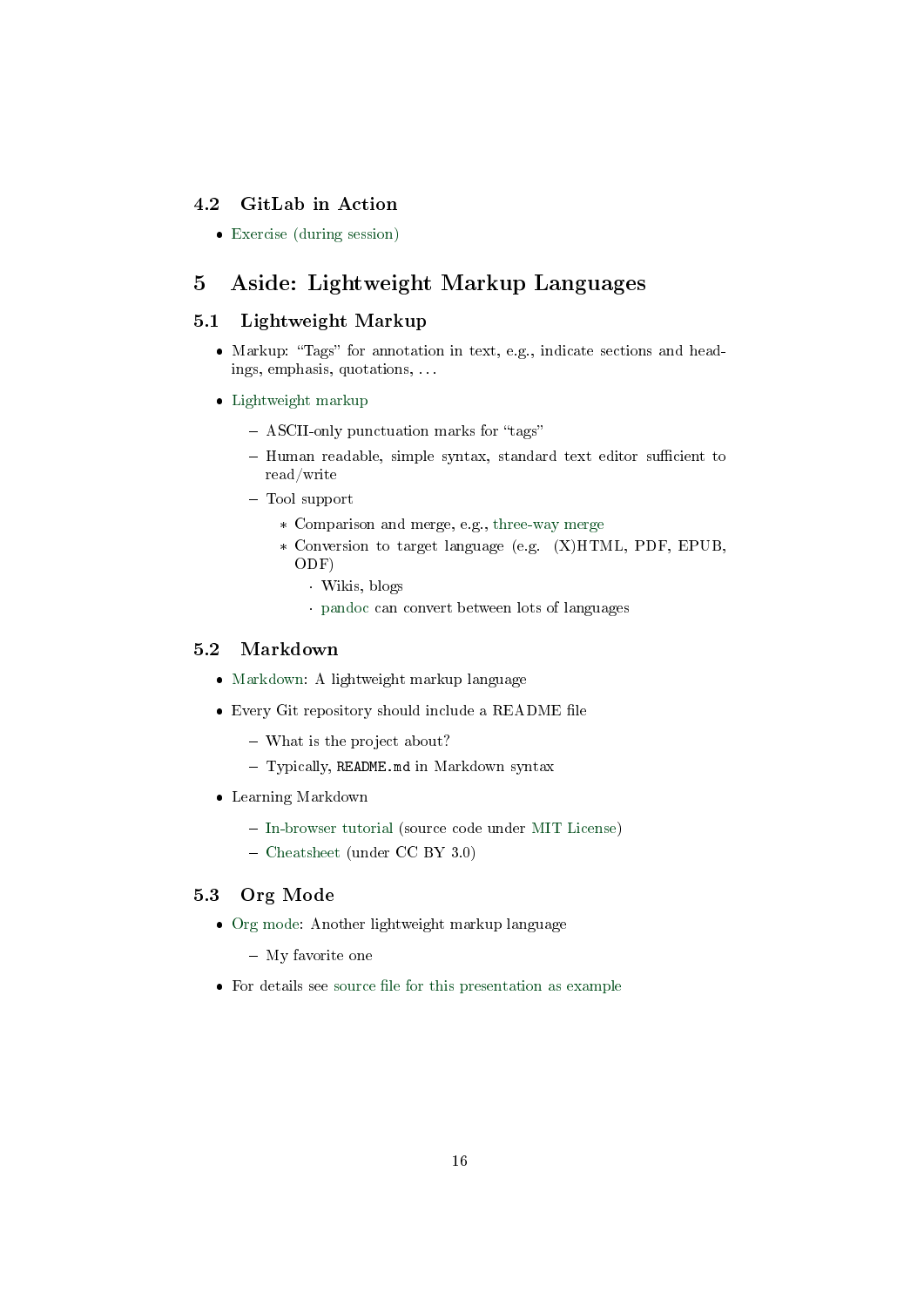## <span id="page-16-0"></span>6 Conclusions

### 6.1 Summary

- $\bullet$  VCSs enable collaboration on files
	- Source code, documentation, theses, presentations
- $\bullet$  Decentralized VCSs such as Git enable distributed, in particular offline, work
	- $-$  Keeping track of files' states
		- \* With support for subsequent merge of divergent versions
	- Workflows may prescribe use of branches for pull requests
- Documents with lightweight markup are particularly well-suited for Git management

### 6.2 Where to go from here?

- Version control is essential for DevOps
	- Combination of Development and Operations, see  $[Jab+16; Wie+19]$  $[Jab+16; Wie+19]$  $[Jab+16; Wie+19]$
	- Aiming for rapid software release cycles with high degree of automation and stability
- Variant based on Git is called GitOps, see [\[Lim18\]](#page-17-1)
	- Self-service IT with proposals in pull requests (PRs)
	- $-$  Infrastructure as Code (IaC)

### 6.3 Concluding Questions

• What did you find difficult or confusing about the **contents** of the presentation? Please be as specific as possible. For example, you could describe your current understanding (which might allow us to identify misunderstandings), ask questions in a [Learnweb](https://sso.uni-muenster.de/LearnWeb/learnweb2/course/view.php?id=51305) forum that allow us to help you, or suggest improvements (maybe on [GitLab\)](https://gitlab.com/oer/oer-courses/cacs/). Most questions turn out to be of general interest; please do not hesitate to ask and answer in the forum. If you created additional original content that might help others (e.g., a new exercise, an experiment, explanations concerning relationships with different courses,  $\dots$ ), please share.

## Bibliography

<span id="page-16-1"></span>[Jab+16] Ramtin Jabbari et al. What is DevOps? A Systematic Mapping Study on Definitions and Practices". In: Proceedings of the Scientific Workshop Proceedings of XP2016. XP '16 Workshops. 2016. DOI: [10.1145/2962695.2962707.](https://doi.org/10.1145/2962695.2962707) url: [https://doi.org/10.1145/](https://doi.org/10.1145/2962695.2962707) [2962695.2962707.](https://doi.org/10.1145/2962695.2962707)